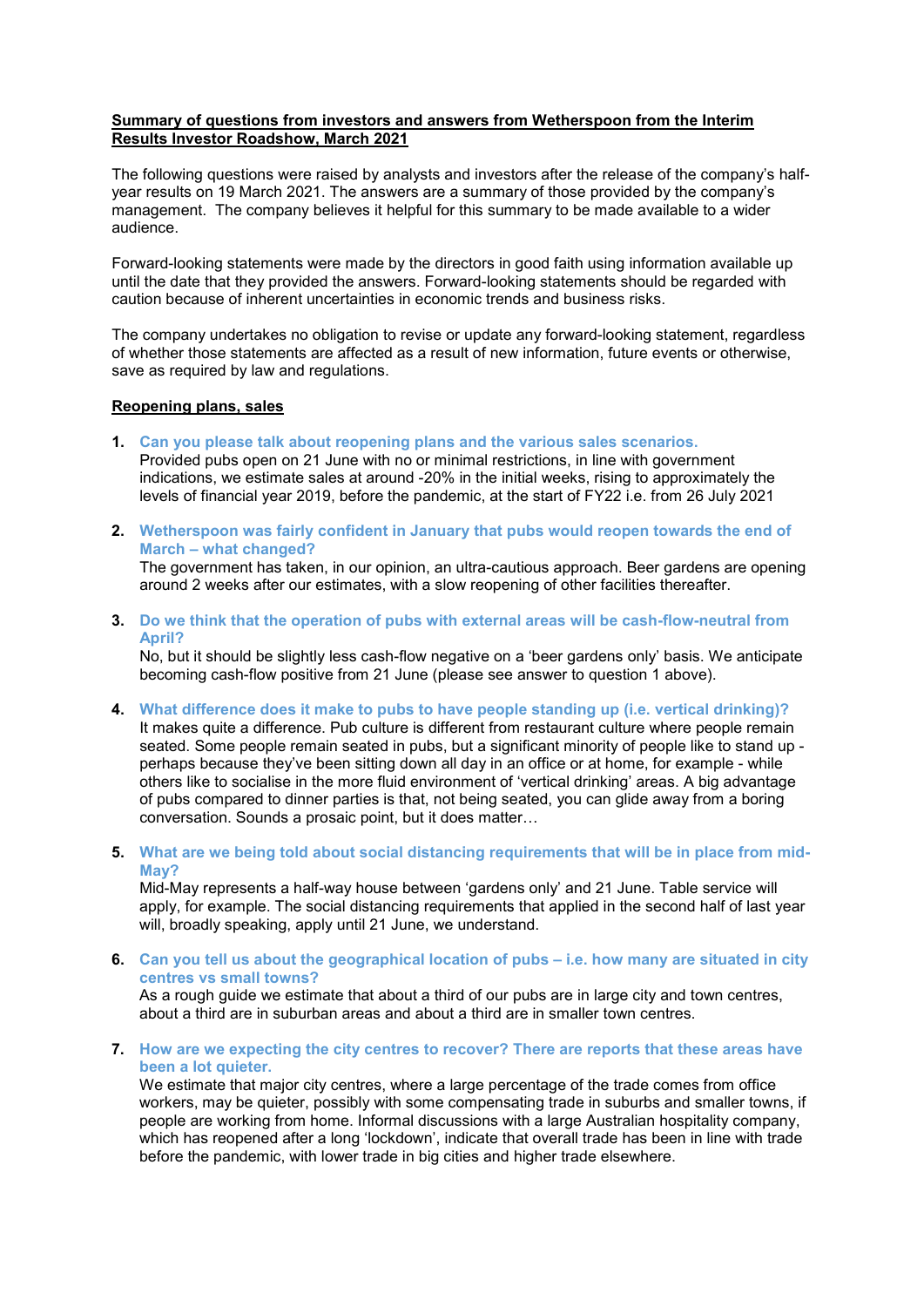## **8. Is our sales forecast for next year predicated on there being no social distancing restrictions in place?**

We think we can match 2019 sales with some elements of social distancing, provided a mass of other restrictions are eased or rescinded. However, the tendency for this government to micromanage and to impose pettifogging and irrational restrictions, which change almost on a weekly basis, is a major threat to the hospitality industry. Indeed, the belief in its own powers of micromanagement, and the capricious rules which result, are a threat to the entire economy.

**9. Has there been any mention, via UK Hospitality, of bringing forward the deadlines?** No.

### **10. Are we looking at any type of innovation to address people's potential concerns about getting back into pubs?**

There have been no outbreaks of the virus, as defined by the health authorities, in any Wetherspoon pub, and there have been very few outbreaks in the hospitality industry, we believe. Since the first lockdown, Wetherspoon and other hospitality companies have been working hard to try and respond to the problems of the pandemic. For example, we have added 18,000 external covers, approximately equal to the seating of 90 pubs. We have greatly expanded the use of our APP with around 60% of sales being non-cash in some weeks. We've added screens, sanitiser stations and other hygiene measures. In addition, there is a plethora of other measures, big and small, to deal with some of the problems which have arisen. The main problem, however, has been frequent counterproductive changes to the rules by government, which has hobbled the hospitality industry, without giving rise to improvements in health outcomes (e.g. curfews, table service, masks to visit bathrooms, a pint only with a 'substantial meal' etc). Government hyperactivity in this area, acting under emergency powers, so therefore unrestrained by debate and common sense, is far more difficult to deal with.

- **11. Is there anything the company might do differently to soak up extra demand this summer?** We're reasonably confident that we can cope with extra demand, as we do at Easter and Christmas every year, for example, especially since we've retained almost all our staff.
- **12. How do we look at next winter? Are we planning for possible further restrictions?**  Having had three national lockdowns already and additional regional lockdowns in Scotland, Wales and Northern Ireland, there's not really much planning that we could sensibly do. By now, we're aware of the implications and operating procedures that are necessary.

# **13. What are the long-term prospects for Wetherspoon growth?**

We've always said that the main limiting factor on growth relates to the levels of service and product quality we offer. If we're attractive enough to customers, the potential may be substantial. We feel there is room for approximately 100-200 new pubs and for adding 25-50% extra customer space inside about half of existing pubs (examples include new first-floor customer areas at The Five Swans in Newcastle, The Bishop Vesey in Sutton Coldfield and the Thomas Ingoldsby in Canterbury) and adding additional beer garden space outside. As we've said in the past, we've added approximately £1bn of sales since the last recession and our ambition is to increase sales by this amount, from pre-pandemic levels, over the next decade - although achievement of this goal is obviously far from certain.

### **14. How much of overall sales does food make up? Are there periods of the day where you under-trade on food i.e. not at capacity?**

Food was about 36% of sales before the pandemic. Including drinks, meals probably account for around 60% of trade. Trade is concentrated in the main three mealtimes per day, so pubs are quieter in mid-morning and mid-afternoon, for example, although the full menu is available then. In general, we feel that we have, or can make, extra capacity for more trade at all times. There are some American restaurant companies which trade at much higher levels of sales per outlet than Wetherspoon. Our long-term aim is to match them, but it is a tall order.

#### **15. How are advance hotel bookings going?**

They are slowish, but that is not surprising, because there is general uncertainty about the lifting of restrictions.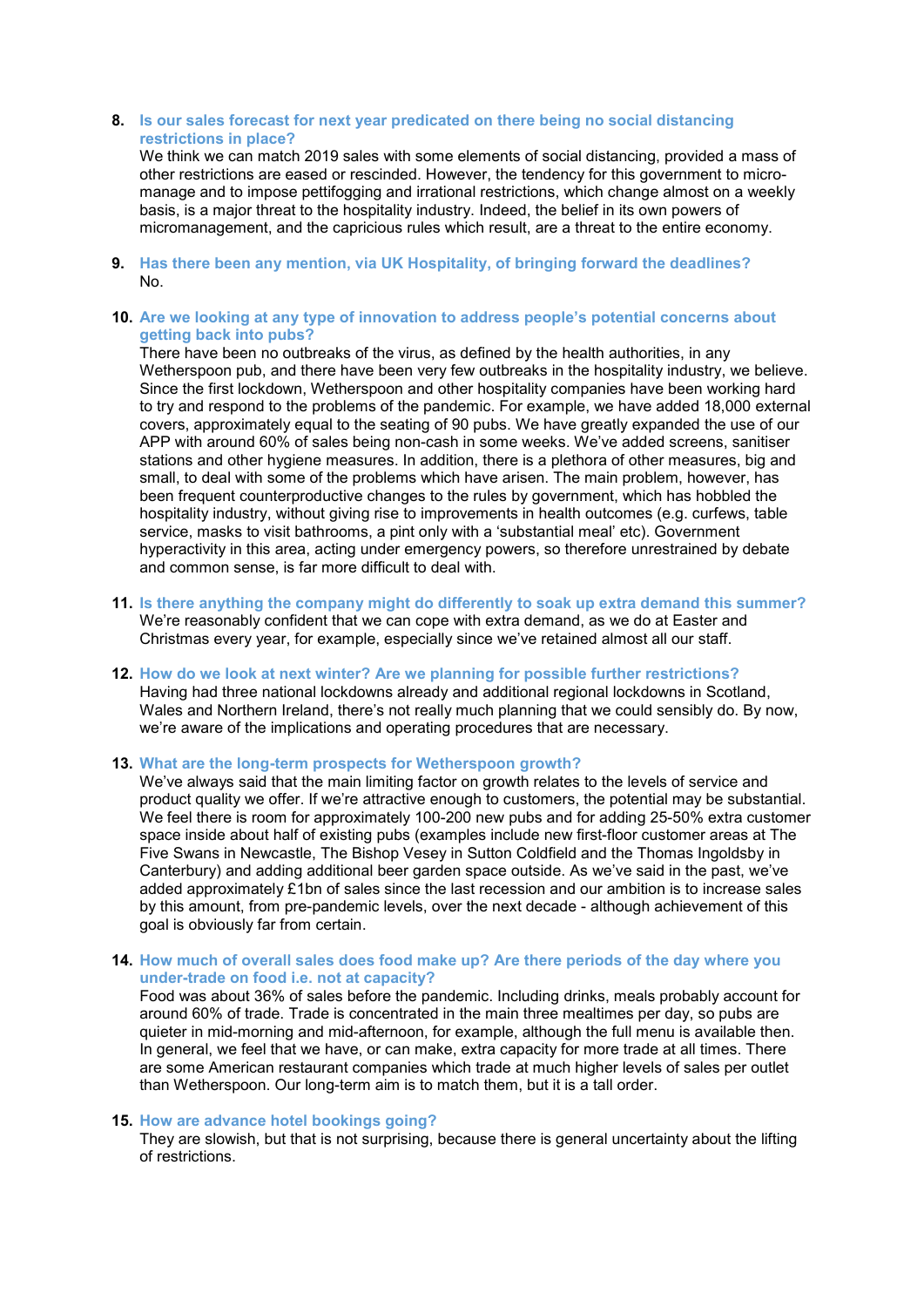# **Competitors**

**16. What is going to happen with capacity and competitors after the pandemic?**

This is a very difficult question and it's hard to know. Obviously some existing competitors have not survived, which is a shame. Contrary to what some people think, Wetherspoon often does very well when new competitors open in the vicinity, adding to the vibrancy of town centres. Where competitors have gone out of business, we expect there will eventually be new competitors who will take their place.

### **17. Are we seeing any competitors snap up assets/properties?**

We don't have more information than is available in the press. There is definitely a number of companies like Franca Manca, which runs pizza restaurants, that are planning to expand aggressively in the downturn. There is also a number of former pub company directors who have set up acquisition vehicles with a view to opening pubs.

# **Pricing**

**18. Pricing – what is the gap between Wetherspoon and competitors? Are there opportunities for increases if trade is strong on reopening?**

All we can really say about pricing is that we try to remain as competitive as possible. There is a considerable gap with some on-trade competitors, although there are also some on-trade competitors with low prices. The main issue for pubs and restaurants is that supermarkets pay no VAT on food sales and pubs etc pay 20%. In addition, pubs pay around 20p per pint in business rates and supermarkets pay around 2p. Supermarkets therefore get a government subsidy, which they don't need. In a sense, which makes no sense, pubs are also subsidising supermarkets and pub customers are subsidising dinner parties in Notting Hill. A level playing field accords with common sense and will probably bring in more tax revenues for the government.

### **19. What are you thinking about doing with price if/when VAT goes back up?**

We will probably revert to the prices we had before the temporary VAT reduction last summer. The hospitality industry should, though, prioritise tax equality with supermarkets rather than e.g. lower beer duty, which is also important, but which benefits supermarkets too. (please see answer to question 18 above)

**20. Do you think that now is time to really focus on profit growth and returns to rebuild the balance sheet?**

Yes. We had a free cash flow of around £100m per annum before the pandemic and we will be careful in the allocation of our free cash flow in light of the pandemic. Any sensible company will take the tribulations of the last year into account. We have always tried to maximise sales, and therefore cash flow, balancing the long-term and the short-term. It's a tricky business – it's important to try to avoid sacrificing the future for headline-grabbing profit growth.

**21. Would we prefer to put prices up than come to the market again (another share placing)?**

This may be what people call a 'false dichotomy'. Wetherspoon only undertook share placings as a result of the pandemic. The company actually bought back over half its shares in the preceding 16 or 17 years. We don't think, in reality, there's a choice between a share placing and a price rise. One danger, of course, is that a substantial price rise might reduce profits.

## **Costs / Supply**

## **22. Any product inflation coming through in the next few years? Supply-side pressures? FX tailwinds?**

"If you can look into the seeds of time, and say which grain will grow and which will not, speak then to me…", as Shakespeare said. There is no indication of substantial price rises at the current time. When the UK was in the EU, there were substantial tariffs on imports from outside the EU, which were collected by the UK government and sent to the EU. There is the opportunity now for the government to end these tariffs, which apply to over 12,000 imported products (or did in 2016). Adopting a free-trade approach would reduce prices in the shops, increase the public's buying power and would generally help the economy. The worry we have is that this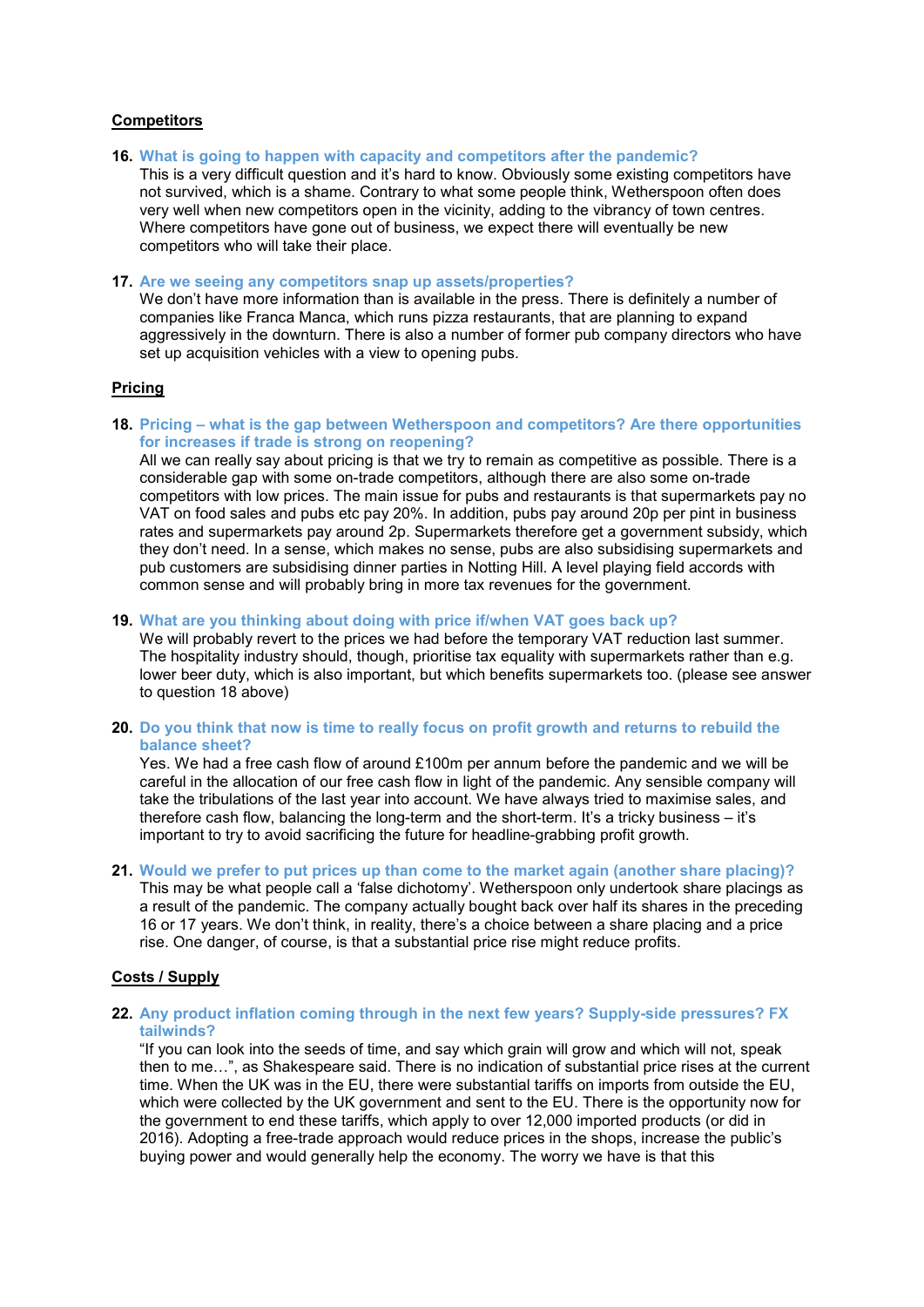government's criteria is not related to the long-term benefit to the economy, but instead relates to how an initiative such as free trade will rate in the short-term opinion polls.

**23. Do we think there might be some suppliers who might not make it through this period?** We can't recall examples of failures from food and drink suppliers, but there have unfortunately been some in the building and contracting areas. As a result of a relatively lenient approach by the banks compared to previous recessions, the availability of equity capital and a generally accommodative approach by all parties, most companies have survived so far, albeit in a weakened state. The key for the future, as indicated above, is an ending of restrictions and the creation of a level playing field, avoiding frequent changes of direction.

#### **24. What labour inflation are you assuming over the next 3-5 years?**

Our normal assumption is that pay will rise at or above the levels of inflation, but it's very difficult to predict, since it depends on the overall state of the economy.

- **25. Have you been able to reduce rent in deals with landlords, or has it just been deferrals?** Landlords have been having a hard time themselves and have been reluctant to reduce rent (Quelle surprise!). As leases come to an end, there is an opportunity to reduce rental levels but, short of that, there is less leverage than some people imagine. Pubs and restaurants, due to a high level of capital expenditure, tend to have longer leases than shops, so probably have less opportunity for obtaining rental reductions.
- **26. Can you talk us through the cost assumptions for the future years within the forecast? Why higher labour costs in FY22?**

As a company expands and its volume purchases from suppliers increase, there is a possibility, up to a point, of obtaining lower prices from suppliers, to the mutual benefit of all parties. If things go well, although it's impossible to be precise, we may be able to obtain price increases from suppliers which are less than the level of inflation - which we, in turn, have historically tried to pass on to customers. Wetherspoon has many suppliers with which it has traded for several decades, some from the first pub, which may help in this process.

There are higher labour costs in FY22 mainly because of an assumption, which we hope isn't true, that some social distancing and other costs relating to the pandemic, may linger into future financial years.

**27. Operating margins and profits have not grown in line with sales in the last few years – how should we think about that?**

It's best to take a medium or long-term view. Between 2008 (before the main impact of the last recession) and 2019 (before the impact of the pandemic), sales grew by 100%, profits by 76%, and earnings per share by 174%. Sometimes, our sales grow faster than profits, but that's not necessarily disadvantageous in the long term.

### **Labour / workforce**

#### **28. Do we anticipate any staff resourcing issues upon reopening?**

When pubs reopened after the first lockdown last summer, there were no resourcing issues. We do not anticipate any this summer.

## **29. How is employee engagement at the moment?**

We believe that employee engagement is good. Hardly any employees have left since the end of December, when pubs closed. It should be remembered that pub managers have worked for the company for an average of 13 years 2 months, kitchen managers for 9 years 11 months and shift managers for 7 years 7 months. Apart from that, there are 10 employees who have worked for the company for over 30 years, 326 for over 20 years, 3,049 for over 10 years and 8,827 for over five years. In addition, we have 15,032 employees who are shareholders in the company. Here is a link to an article in Wetherspoon News which gives more details on this point [Link: [Employee](https://www.jdwetherspoon.com/news/2021/03/shares-and-bonuses)  [article](https://www.jdwetherspoon.com/news/2021/03/shares-and-bonuses) ].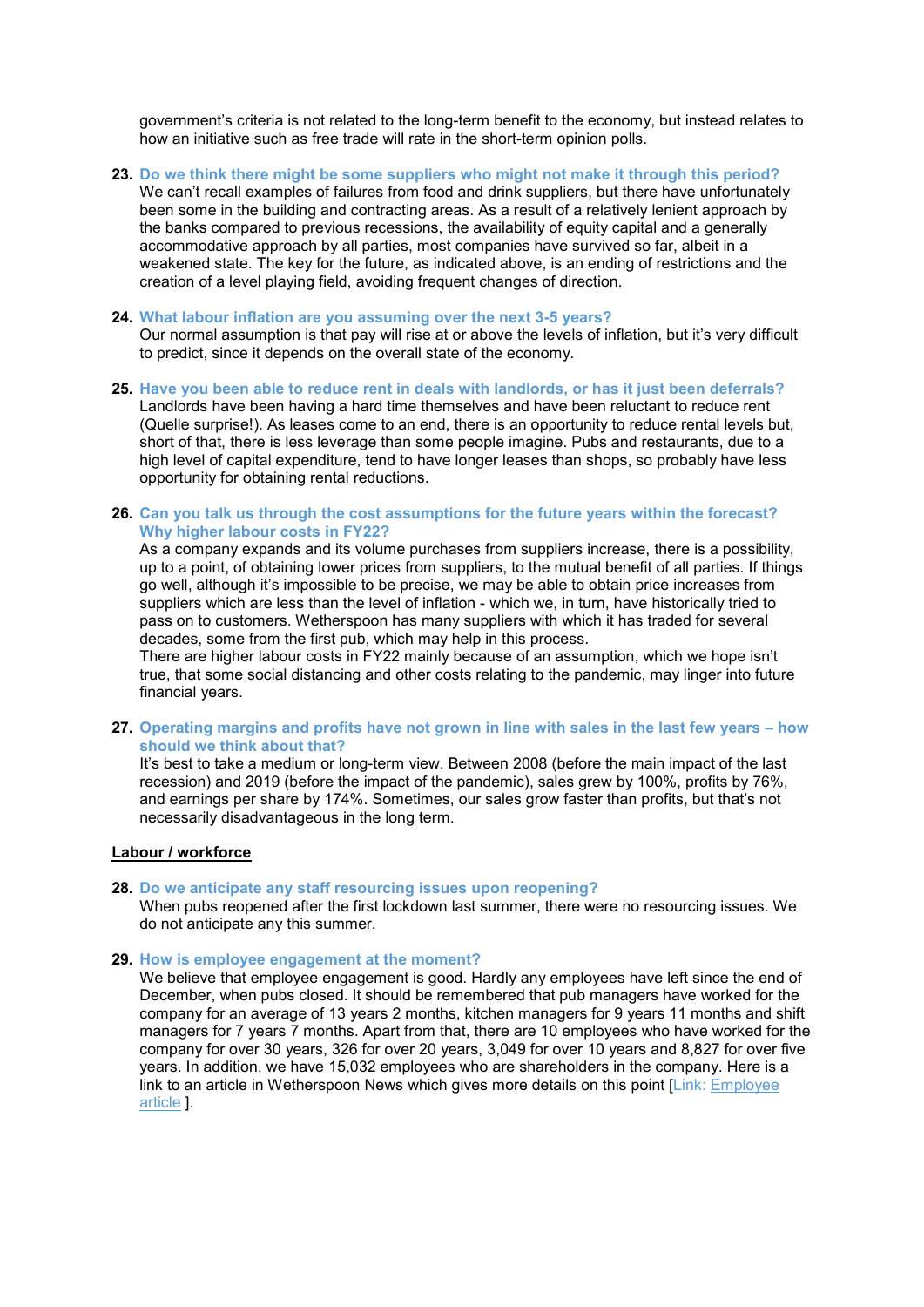**30. How much do you pay staff at Wetherspoon compared to the minimum rates? What additional benefits do these employees receive?**

Excluding the management team, the average rate of pay is 12% higher than the minimum rate. In addition, staff are eligible for bonuses, free shares and other benefits, as outlined in the link referred to in question number 29.

**31. It looks like you're starting with about 6,000 fewer staff than pre-Covid. Do you need to have a recruitment campaign as a result?**

In the pub business there is an element of seasonality and a percentage of staff, for example students, work for temporary periods. We believe this trend is reflected in the reduction of staff numbers and a major recruitment campaign will be unnecessary. A certain amount of recruitment will take place, reflecting normal seasonal changes in employment.

**32. What has retention been like amongst pub managers and area managers?** Retention has been very good, with few leavers in the last year.

# **Balance sheet / debt position / liquidity**

### **33. What are your thoughts on the future debt position?**

The pandemic will inevitably mean greater anxiety and caution regarding debt, which we will take into account in our capital expenditure plans. It is difficult to be precise because the exact level of debt will depend on an assessment of the risks, opportunities and the returns on capital in future years.

#### **34. What was the main motivation for the recent equity raise?**

The main motivations were ensuring sufficient liquidity for any likely eventuality in the coming years, and the ability to take advantage of investment opportunities that might arise.

# **Taxation / Government support**

- **35. What impact will we see from the recent budget? (VAT, business rates, furlough, grants)** The underlying position hasn't changed as a result of the recent budget, although there might be some swings and roundabouts.
- **36. Has there been any talk about reform of the business rates system in the future?** No one has consulted Wetherspoon about reforms.

# **Capital Expenditure / returns**

### **37. What are we forecasting in terms of capital expenditure for the rest of this year and next year?**

We anticipate 'reinvestment' in existing pubs of £60m in FY22. This compares to an anticipated depreciation charge of £82m. Our approach to investment and new pubs is based on 'flexible response', depending on financial conditions. Our most recent internal projections are for capital expenditure in this area of £60m in FY22, but that may vary. As we recently said in a press release [Link: [Development article](https://www.jdwetherspoon.com/news/2021/03/press-release-30-march) ], the company has a significant number of major projects which could be developed in approximately the next 12-24 months.

**38. Do we have an absolute return benchmark?**

Our aim for returns on capital has been based on 'pub EBITDA' returns of 20% on freehold pubs and 30% on leasehold pubs, since the inception of the company. Pub EBITDA excludes depreciation, interest, head office costs and taxation, so overall returns are significantly lower than pub EBITDA returns.

**39. Property opportunities - could we expand the pub estate markedly? Where are we seeing the opportunities at the moment?**

Since the last recession, as indicated above, we've increased sales by around £1bn, much of it relating to new properties. We hope to at least match this performance in the future, although that will clearly be a significant challenge, with more emphasis on expanding successful existing pubs into first floor areas, car parks and so on. Please see reply to question 13 above.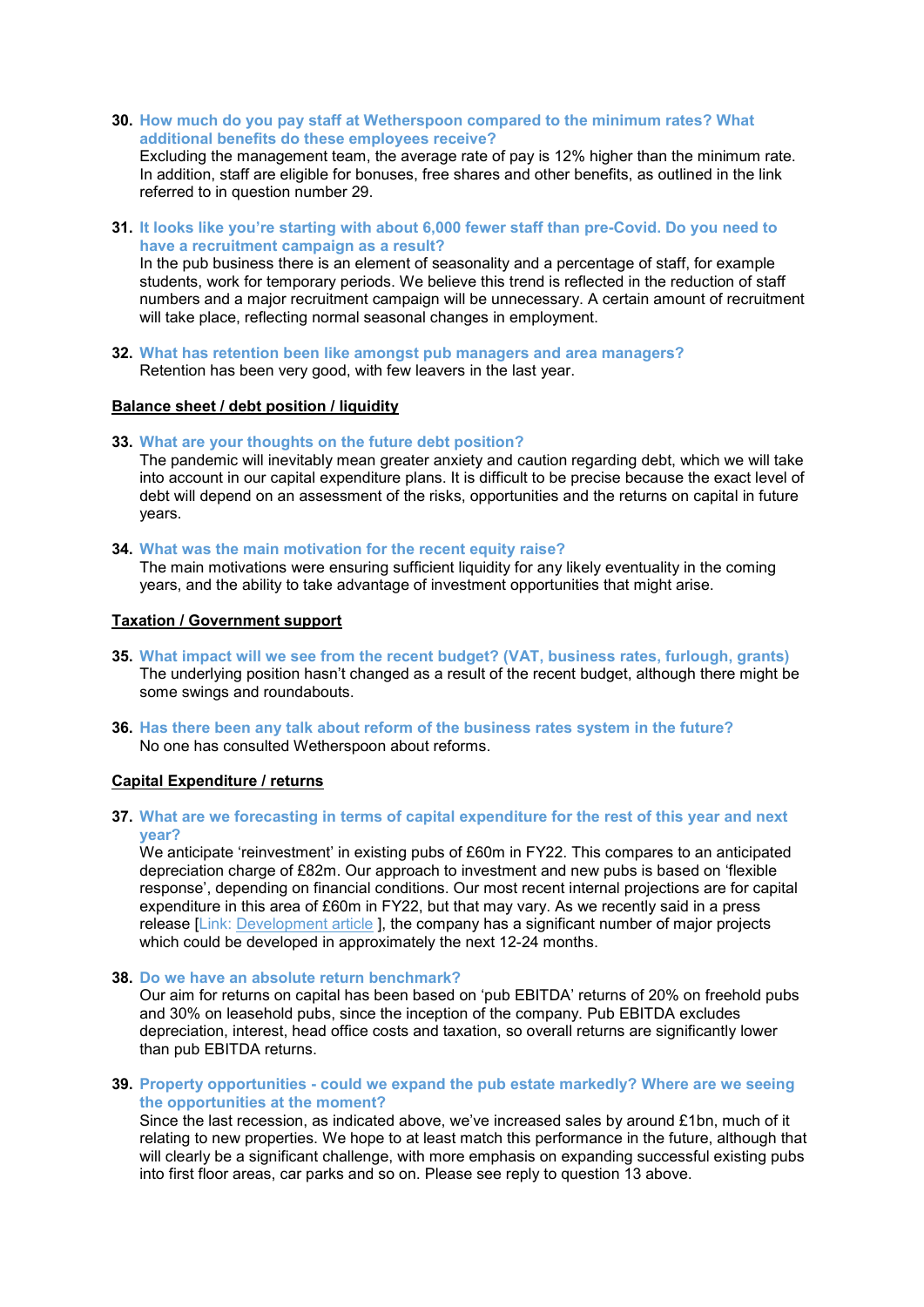### **40. Would we be interested in expanding the number of pubs in central London?**

We're having a look, but property prices still seem relatively high and are perhaps not yet reflecting the increase in working from home, which may reduce central London sales, as we think has happened in central Sydney, Australia, for example.

**41. How do we think about assigning target sales to potential new sites?**

In general, we approve new sites if we can achieve the 20% and 30% pub EBITDA targets, referred to in question 38 above. In assessing future sales levels, we look at local residential populations, the numbers of 'shoppers' using shops in the vicinity and we take into account other facilities, such as railway stations, car parks, tourist attractions and so on. We also try to 'sensecheck' our projections against our existing pubs in similar locations.

**42. What's our attitude towards LH and FH pub openings over the next few years – has this changed?**

Wetherspoon has achieved good returns in respect of both tenures. Our strong preference has been for freeholds, but we will look for leaseholds in certain circumstances e.g. railway stations, airports and shopping centres.

- **43. You own 64.5% freehold now. Where do we see this percentage settling?** It all depends on price. We hope to be in the market to buy freehold reversions at a reasonable price. If future expansion is outside major city centres, the freehold percentage may increase, but some pubs may never be available as a freehold.
- **44. What do we think we might do with the first bit of FCF we get when we reopen – is it return to shareholders or investment in the estate?** The answer partly depends on the economic climate and the opportunities for new investment. 'Flexible response' is the short answer.
- **45. Any M&A that you're considering? Or will growth come through site-by-site acquisitions?** Site by site has always been our modus operandi.
- **46. Talk about existing estate expansion – does this mean that these pubs are at capacity? How do we measure the prospects for such development?**

As indicated above, in a sense, no pub ever reaches capacity. Some of our busiest pubs have continued to increase sales for many years. Sometimes customers vary their times of attendance, for example, visiting on a Monday afternoon rather than a Saturday evening, in order to avoid capacity problems. Having said that, as indicated above, we feel that adding physical capacity to successful existing pubs will play a bigger part in our growth plans in the future.

**47. Are there white spaces around the UK where there are no Wetherspoon pubs around? What is our view on the maximum number of pubs in the UK?** Yes, there are desirable locations in which we are not represented. As indicated above, we

estimate that the scope for the future is between 100-200 new pubs.

- **48. Are we seeing any opportunities at airports?** There are opportunities, but these sorts of sites tend to be expensive and the pandemic has cast doubt on future returns, so the jury is out.
- **49. Are we able to open more than 10-15 pubs a year? Could it be more like 30-40?** We've opened 100 a year in the past and opened 30-40 following the last recession. However, we are now represented in a higher percentage of the desirable areas, so a higher percentage of growth is likely to be from the enlargement of existing pubs.